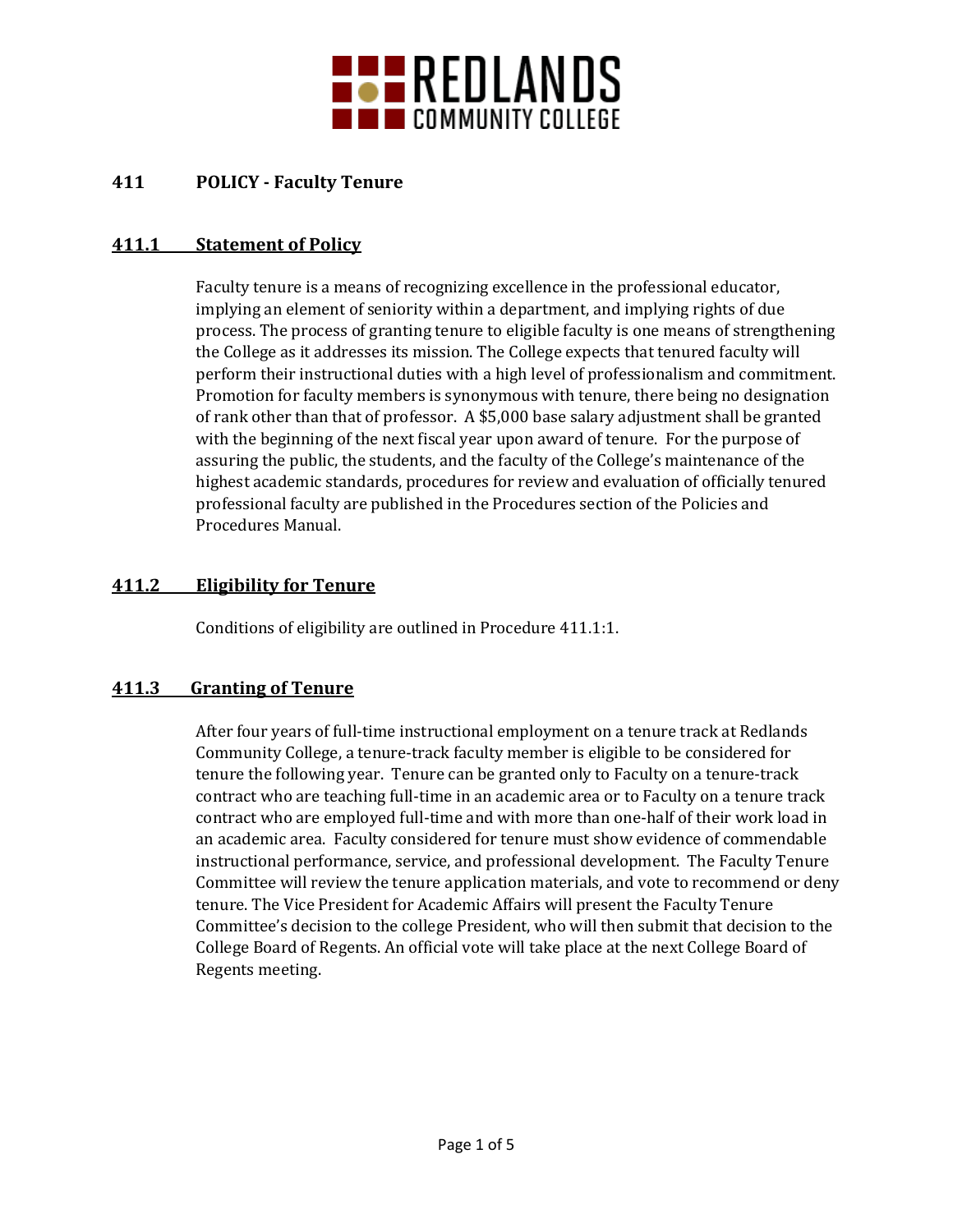

### **411.4 The Faculty Tenure Committee**

The Faculty Tenure Committee will be organized by the Vice President for Academic Affairs and will consist of tenured faculty represented across departments for a total of 3 members. The tenure committee members shall be established each year as with all standing committees. Tenure committee members will rotate, serving no more than two consecutive years and should not be mentors during the third and fourth year of any faculty members applying for tenure unless the number of tenured faculty is not sufficient. The chairperson will be elected by tenure committee members. Each committee member has one vote and all votes are decided by majority. The committee members will abide by the bylaws as described in the Faculty Handbook.

Adopted 1970 Revised September 2016 Revised March 2020 Revised December 2021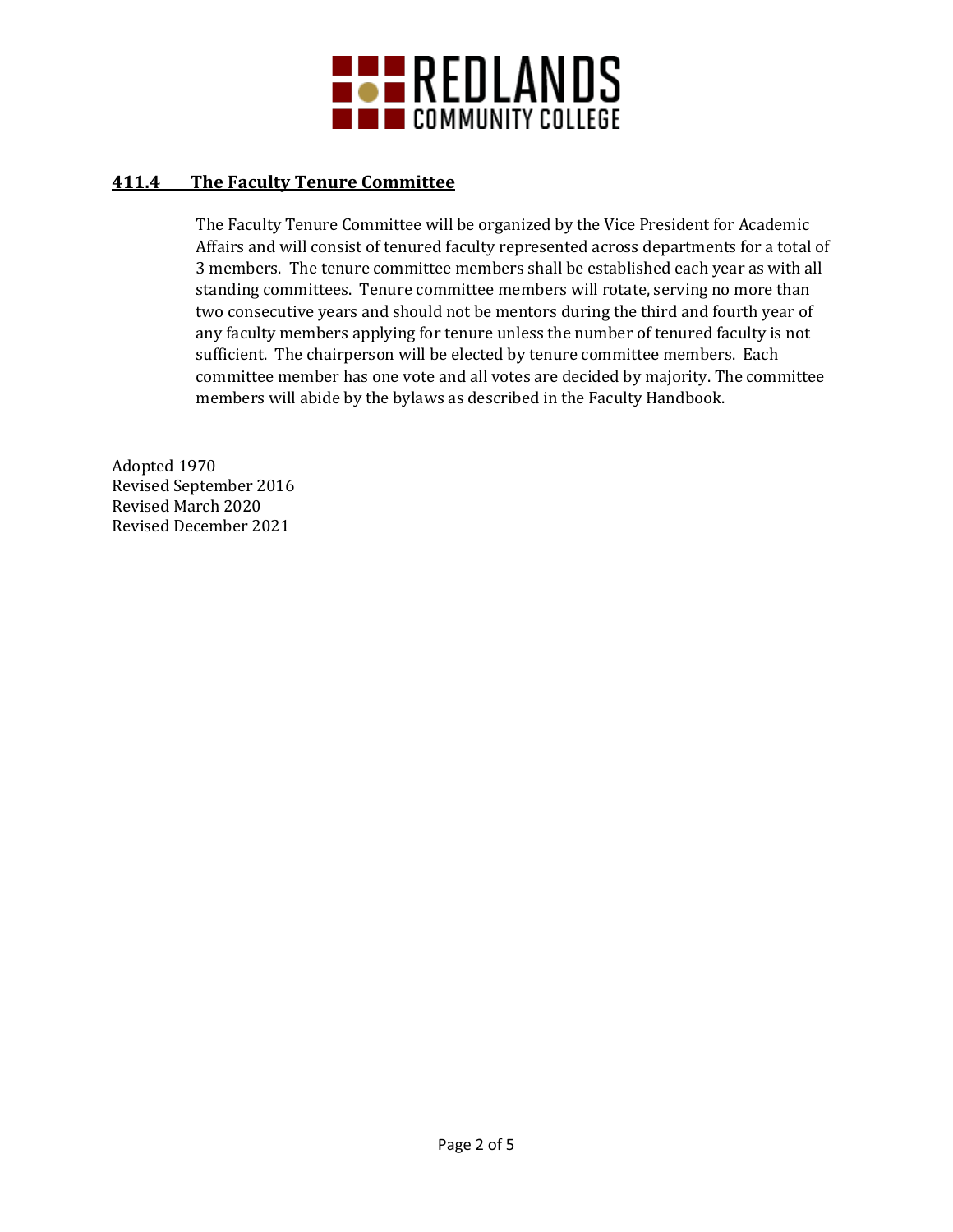

## **411 PROCEDURE - Faculty Tenure**

#### **411.1:1 Eligibility for Tenure**

After four years of full-time instructional employment on a tenure track at Redlands Community College, a tenure-track faculty member is eligible to be considered for tenure the following year. A faculty member in a non-tenure track position may be considered for tenure if their position is reclassified by the college administration as a tenure-track position. Faculty that were previously tenured at an accredited institution of higher learning may apply after two years of full-time instructional employment in a tenure-track position at Redlands Community College and must provide a letter from the previous granting institution stating the date that tenure was granted and the criteria used for granting tenure.

#### **411.1:2 Criteria for Granting Tenure**

The criteria to be used in the granting of tenure are as stated below and descriptions and examples of each are available in the faculty handbook:

- A. Professional excellence in the following while at Redlands Community College:
	- 1. Classroom instruction
	- 2. Service
	- 3. Professional development

#### **411.2:1 Percentage Restrictions for Tenure Status**

The college does not have a percentage restriction on number of tenured faculty. If a faculty member performs commendably in academic instruction, institutional and/or community service, and professional development, these actions benefit the college and the college's mission and therefore should not be discouraged by a restriction. The college will maintain a maximum cap on the number of tenure applicants per year in order to facilitate thorough and fair vetting of tenure applicants through the Faculty Tenure Committee. This maximum number shall be six (6) applicants per academic year.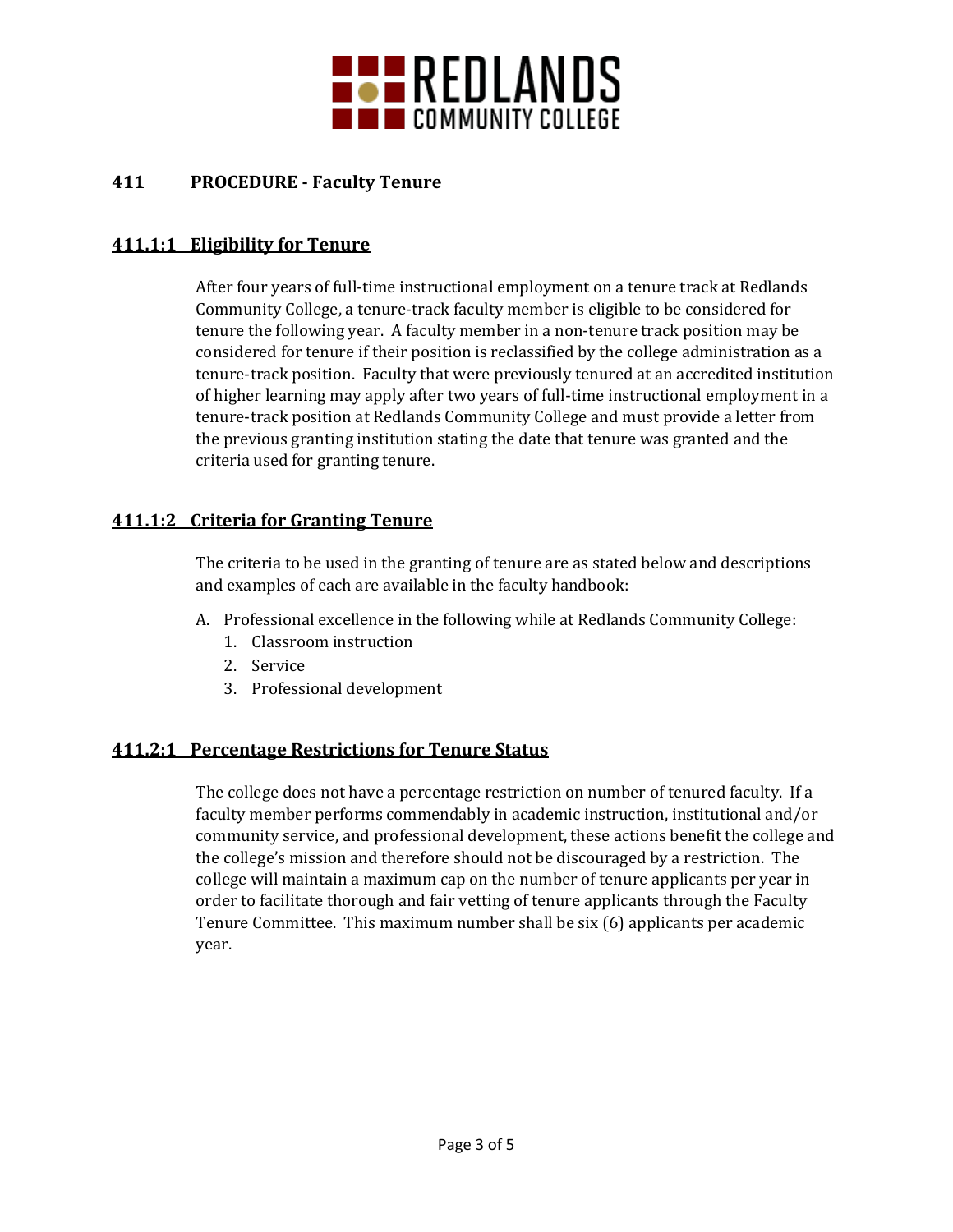

## **411.3:1 Roles of Tenured Faculty**

The following are considered a part of the role of tenured faculty in the operation of the College:

- A. Serve on the committee to recommend the granting of tenure to faculty applicants.
- B. Complete evaluations of non-tenured faculty at the request of the department heads.
- C. Serve as mentors to non-tenured faculty members as described in the faculty handbook.
- D. Continue to excel in teaching, service, and professional development and complete yearly self-assessments and meetings with the Vice President for Academic Affairs.

#### **411.3:2 Review of Tenured Faculty**

Tenured faculty shall undergo review as outlined in Policy 410 Faculty Evaluations of the Policies and Procedures Manual.

#### **411.3:3 Contract Renewal for Tenured Faculty**

Contract renewal for tenured faculty will follow the procedures found in Policy 412 Recommendations of Re-Employment.

#### **411.3:4 Due Process for Tenured Faculty**

If a tenured faculty member is not recommended for a contract renewal, he/she may request a meeting with the designated committee within 10 days of receipt of the contract non-renewal notification. The tenured faculty member will present evidence supporting job performance, which may include, but would not be limited to, yearly selfevaluation forms, faculty evaluations, and student evaluations. The committee which will hear the petition will consist of the Department Head, Vice President for Academic Affairs, Director of Human Resources, President, and two at-large members – including one Regent and one tenured faculty member. Upon completion of the meeting, the committee will make its final decision.

#### **411.3:5 Procedure for Consideration of Tenure**

The application deadline for tenure will be February  $1<sup>st</sup>$  of each year. The Faculty Tenure Committee will be organized by the Vice President for Academic Affairs and will consist of tenured faculty represented across departments for a total of 3 members. Human Resources will notify tenure committee members by the end of the first week in